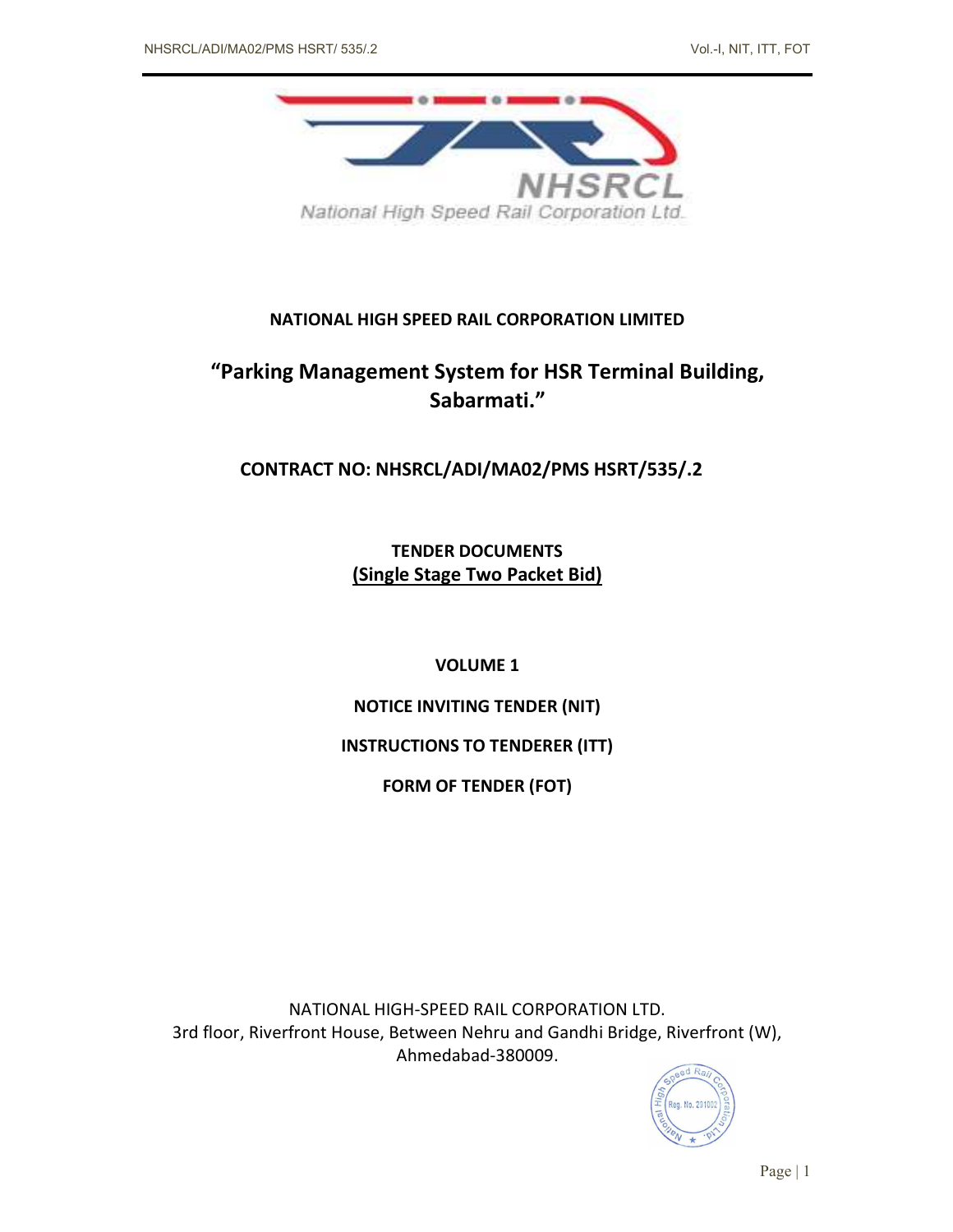# Notice Inviting Tender

# **Index**

| <b>Clause</b> | <b>Description</b>                  | Page No. |
|---------------|-------------------------------------|----------|
| 1.1           | General                             | 3        |
| 1.1.1         | Name of Work                        | 3        |
| 1.1.2         | Key Details                         | 3        |
| 1.1.3         | <b>Qualification Criteria</b>       | 5        |
| 1.1.3.1       | Eligible Applicant                  | 5        |
| 1.1.3.2       | Minimum Eligibility Criteria        | 9        |
| 1.1.3.3       | <b>Bid Capacity Criteria</b>        | 11       |
| 1.1.4         | <b>Contents of Tender Documents</b> | 11       |

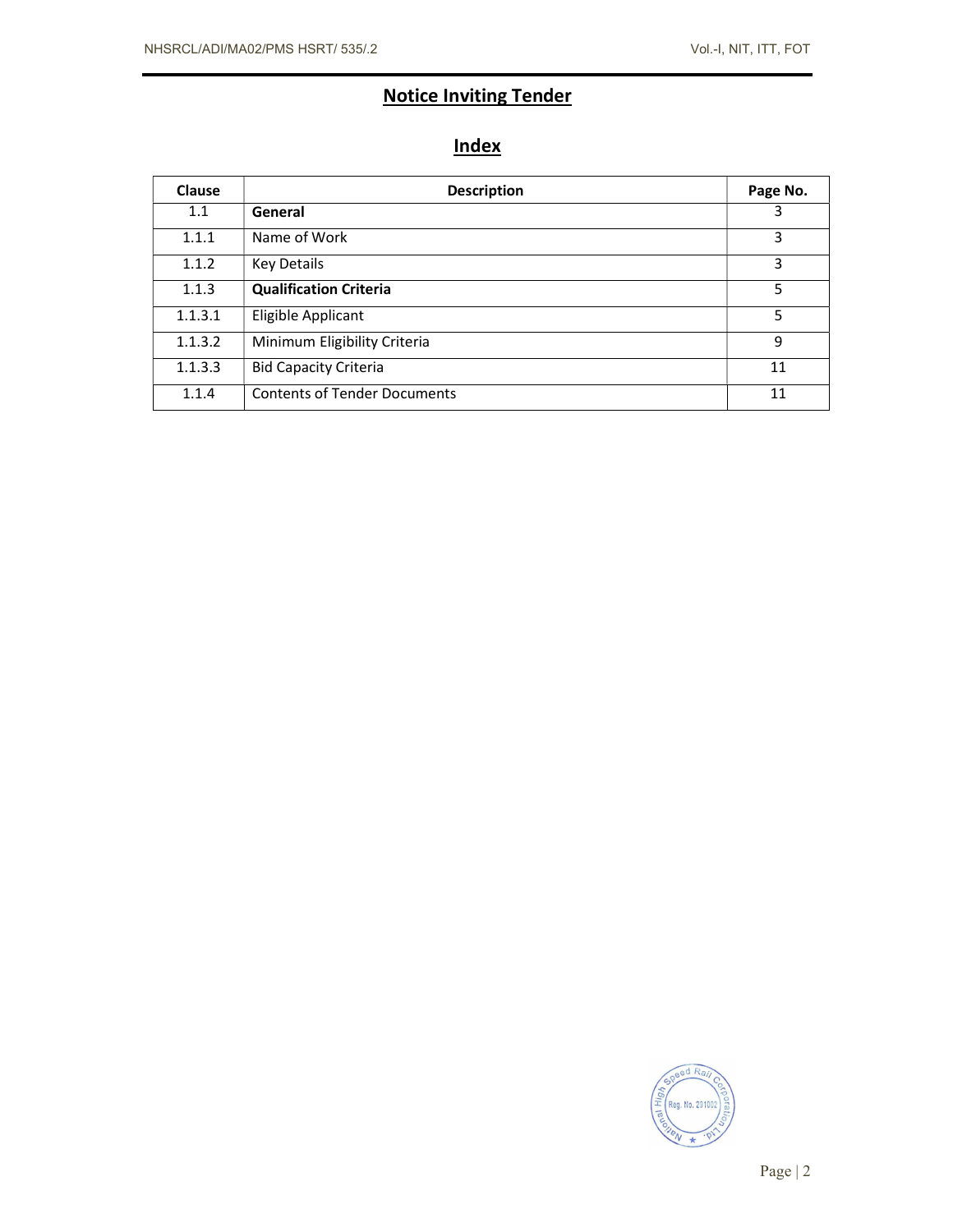# NOTICE INVITING TENDER (NIT)

(e-Tender)

# 1.1 GENERAL

## 1.1.1 Name of Work:

National High Speed Rail Corporation Ltd. (NHSRCL) invites online open e-tenders from eligible applicants, who fulfil qualification criteria as stipulated in Clause 1.1.3 of NIT, for the work of "Parking Management System for HSR Terminal Building, Sabarmati

The brief scope of the work is provided in Clause A1 of ITT (Volume-1) and Employer's Requirement-General (Volume-3).

# 1.1.2 Key details:

| <b>Published Date</b>         | 10/03/2022                                                                                                                                                                                                                                                                                                                                                                                                                                                                                                                     |  |  |  |
|-------------------------------|--------------------------------------------------------------------------------------------------------------------------------------------------------------------------------------------------------------------------------------------------------------------------------------------------------------------------------------------------------------------------------------------------------------------------------------------------------------------------------------------------------------------------------|--|--|--|
| Approximate cost of work      | INR 62,98,722/- (Including GST)                                                                                                                                                                                                                                                                                                                                                                                                                                                                                                |  |  |  |
|                               | Amount of Tender Security: - INR 1,25,975/- (INR One Lac<br>Twenty-Five Thousand Nine Hundred & Seventy-Five<br>Only)                                                                                                                                                                                                                                                                                                                                                                                                          |  |  |  |
| <b>Tender Security</b>        | In case of RTGS/NEFT/IMPS transactions, bidders shall<br>upload the scanned copies of transaction of payment of<br>tender security/ EMD including e-receipt (clearly<br>indicating<br><b>UTR</b><br>No.<br>and<br>tender<br>reference<br>i.e<br>NHSRCL/ADI/MA02/PMS HSRT/535/.2 must be entered<br>in remarks at the time of online transaction of payment,<br>failing which payment may not be considered) to be<br>uploaded in online bid submission. The detail of bank<br>account of NHSRCL is mentioned below this table. |  |  |  |
|                               | Note: Bidders to note that the payment of tender<br>security shall be made from the account of bidder only.<br>However, in case of JV/ Consortium, the tender security<br>can either be paid from JV/Consortium account or one<br>of the constituent member of JV/Consortium.                                                                                                                                                                                                                                                  |  |  |  |
|                               | If tender security has been made from other than the<br>account mentioned above, same shall not be accepted<br>and all such bids shall be considered ineligible and<br>summarily rejected.                                                                                                                                                                                                                                                                                                                                     |  |  |  |
|                               | For further details, clause C18 of ITT may be referred.<br>04 (Four) months                                                                                                                                                                                                                                                                                                                                                                                                                                                    |  |  |  |
| Completion period of the Work |                                                                                                                                                                                                                                                                                                                                                                                                                                                                                                                                |  |  |  |
| Tender documents on sale      | From 11/03/2022 (from 0900 hrs) to 04/04/2022- (upto<br>1500<br>website<br>hrs)<br>e-tendering<br>on<br>https://etenders.gov.in/eprocure/app.                                                                                                                                                                                                                                                                                                                                                                                  |  |  |  |
|                               | Tender document can only be obtained online after<br>of<br>tenderer<br>website<br>registration<br>$\sin$<br>the<br>https://etenders.gov.in/eprocure/app <sup>lo.291002</sup> For<br>further                                                                                                                                                                                                                                                                                                                                    |  |  |  |

Page | 3

 $\frac{p}{\sqrt{p}}$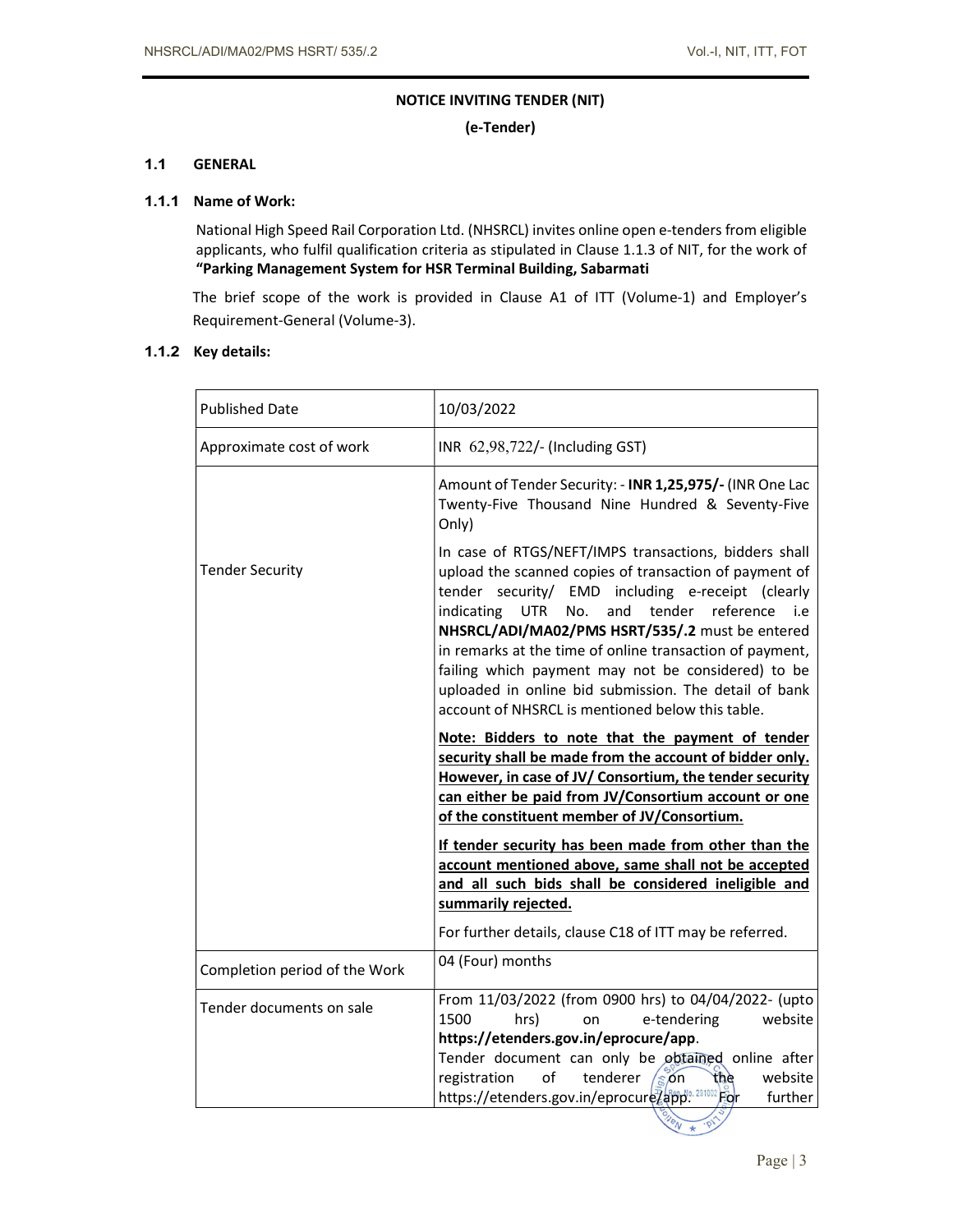|                                               | information in this regard bidders are advised to contact<br>on                                                                                                                                                                                                                                                                                                                                                                                                                                                                                                                                            |  |  |
|-----------------------------------------------|------------------------------------------------------------------------------------------------------------------------------------------------------------------------------------------------------------------------------------------------------------------------------------------------------------------------------------------------------------------------------------------------------------------------------------------------------------------------------------------------------------------------------------------------------------------------------------------------------------|--|--|
|                                               | Chief Project Manager/Systems<br>3rd floor, Riverfront House, Between Nehru and Gandhi<br>Bridge,<br>Riverfront (W), Ahmedabad-380009<br>Email id: - dycpmelec1.adi@nhsrcl.in                                                                                                                                                                                                                                                                                                                                                                                                                              |  |  |
|                                               | INR 5,900 /- (inclusive of 18% GST) Non-Refundable                                                                                                                                                                                                                                                                                                                                                                                                                                                                                                                                                         |  |  |
| <b>Bid Processing Fee</b>                     | (Payment of tender document cost/tender fee is to be<br>made only by RTGS/NEFT/IMPS. No other mode of<br>payment will be accepted. The details of bank account of<br>NHSRCL are mentioned below. The bidders are required<br>to upload scanned copies of transaction of payment of<br>tender document cost/tender fee including e-receipt<br>(clearly indicating UTR No. and tender reference i.e.<br>NHSRCL/ADI/MA02/PMS HSRT/535/.2 must be entered<br>in remarks at the time of online transaction of payment,<br>failing which payment may not be considered) at the time<br>of online bid submission. |  |  |
|                                               | (Copy of GST registration no. to be provided along with<br>Tender document cost/ tender fee)                                                                                                                                                                                                                                                                                                                                                                                                                                                                                                               |  |  |
| <b>Online Clarification Start Date</b>        | 12.03.2022 from 09:00 hrs.                                                                                                                                                                                                                                                                                                                                                                                                                                                                                                                                                                                 |  |  |
| Last date of Seeking Clarifications           | 21.03.2022 up to 1700 hrs.                                                                                                                                                                                                                                                                                                                                                                                                                                                                                                                                                                                 |  |  |
|                                               | Queries/clarifications from bidders shall be<br>communicated through email.                                                                                                                                                                                                                                                                                                                                                                                                                                                                                                                                |  |  |
|                                               | Email id for communication: - dycpmelec1.adi@nhsrcl.in<br>Queries/clarifications from bidders after due date and<br>time shall not be acknowledged.                                                                                                                                                                                                                                                                                                                                                                                                                                                        |  |  |
| Pre-bid Meeting                               | 21.03.2022 at 1100 hrs.                                                                                                                                                                                                                                                                                                                                                                                                                                                                                                                                                                                    |  |  |
| Last date of issuing<br>addendum/Corrigendum  | 23.03.2022                                                                                                                                                                                                                                                                                                                                                                                                                                                                                                                                                                                                 |  |  |
| Date & time of Submission of<br>Tender online | Tender submission start date: 24.03.2022 @ 09:00 Hrs.<br>Tender submission end date: 04.04.2022 @ 15:00 Hrs.                                                                                                                                                                                                                                                                                                                                                                                                                                                                                               |  |  |
| Date & time of Opening of Tender<br>online    | 05.04.2022 at 11:30 hrs.                                                                                                                                                                                                                                                                                                                                                                                                                                                                                                                                                                                   |  |  |
| seeking<br>Authority for<br>clarifications    | Chief Project Manager/Systems<br>3rd floor, Riverfront House, Between Nehru and Gandhi<br>Bridge,<br>Riverfront (W), Ahmedabad-380009                                                                                                                                                                                                                                                                                                                                                                                                                                                                      |  |  |
|                                               | Email id: - dycpmelec1.adi@nhsrcl.in                                                                                                                                                                                                                                                                                                                                                                                                                                                                                                                                                                       |  |  |
| Place of pre-bid meeting                      | Offline, at given address of Chief Project<br>Manager/Systems Office                                                                                                                                                                                                                                                                                                                                                                                                                                                                                                                                       |  |  |

To facilitate payment of Tender Fee and Tender Security through RTGS, NEFT & IMPS, the  $\frac{1}{\sqrt{N}}$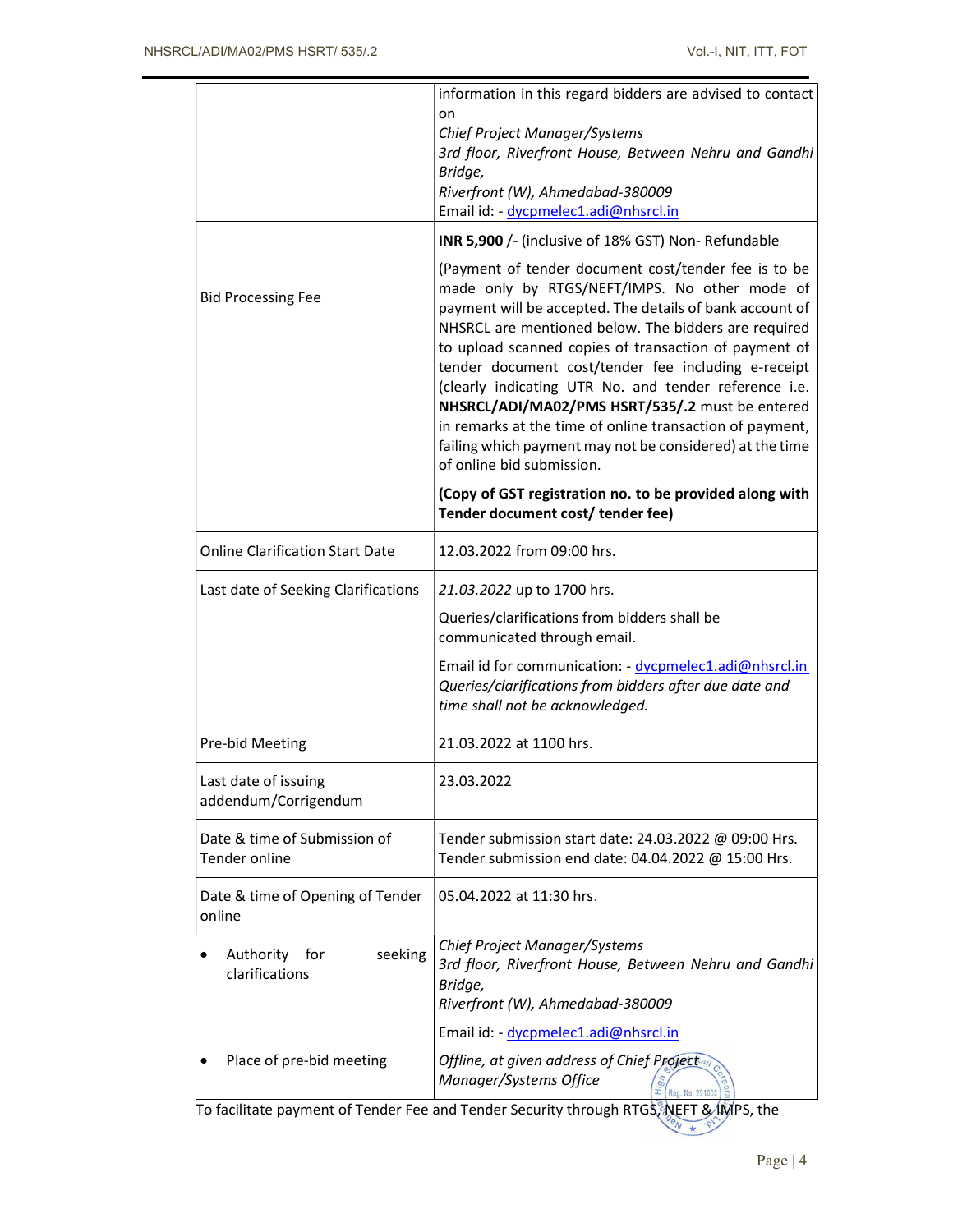# details of bank account of NHSRCL is mentioned below:

| Name of Bank     | Bank's Address             | Account Name & | Account | <b>IFSC Code</b> |
|------------------|----------------------------|----------------|---------|------------------|
|                  |                            | No.            | Type    |                  |
| <b>HDFC Bank</b> | 209-214, Kailash Building, | 57500000079852 | Current | HDFC0000003      |
| Limited          | 26, Kasturba Gandhi Mara,  |                |         |                  |
|                  | New Delhi-110001           |                |         |                  |

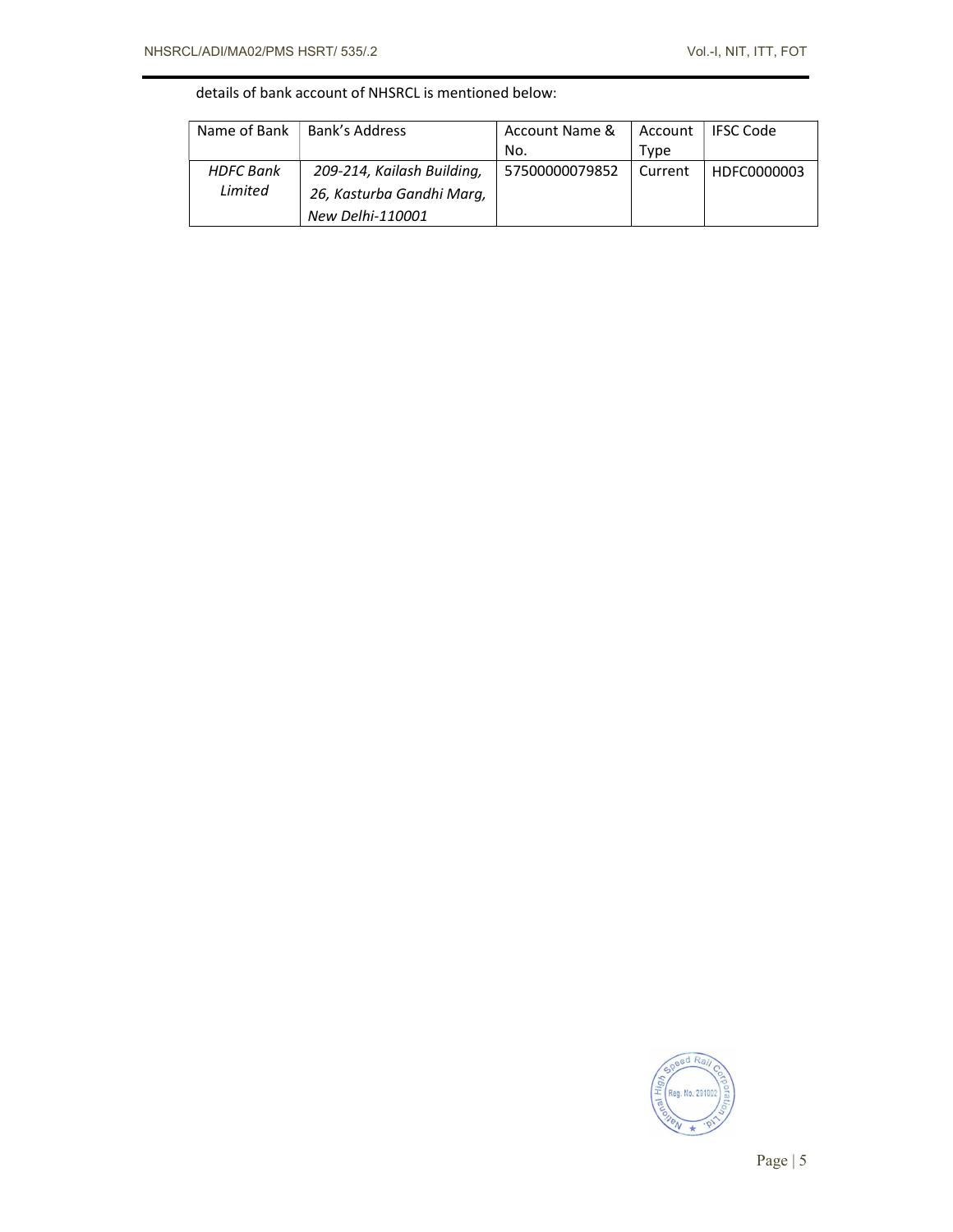# 1.1.3 QUALIFICATION CRITERIA:

# 1.1.3.1 Eligible Applicants:

- i. The tenders for this contract will be considered only from those tenderers (proprietorship firms, partnerships firms, companies, corporations, consortia or joint ventures) who meet requisite eligibility criteria prescribed in the sub-clauses of Clause 1.1.3 of NIT. In the case of a JV or Consortium, all members of the Group shall be jointly and severally liable for the performance of whole contract.
- ii. (a) The eligible nationality of the tenderer(s) shall be (i) India in the case of the Tenderer and (ii) All countries and areas in the case of the sub-contractor(s). A non-Indian firm is permitted to tender only in a joint venture or consortium arrangement with any other Indian firm having minimum participation interest of 26% or their wholly owned Indian subsidiary registered in India under Companies Act-1956 with minimum 26% participation.
	- (b) A tenderer shall submit only one bid in the same tendering process, either individually as a tenderer or as a partner of a JV/Consortium. A tenderer who submits or participates in, more than one bid will cause all of the proposals in which the tenderer has participated to be disqualified. No tenderer can be a subcontractor while submitting a bid individually or as a partner of a JV/Consortium/Association in the same bidding process.
- iii. A tenderer, if acting in the capacity of subcontractor in any bid, may participate in more than one bid, but only in that capacity.
- iv. Tenderers shall not have a conflict of interest. All Tenderers found to have a conflict of interest shall be disqualified. Tenderers shall be considered to have a conflict of interest with one or more parties in this bidding process, if:
	- (a) a tenderer has been engaged by the Employer to provide consulting services for the preparation related to procurement for / on implementation of the project;
	- (b) a tenderer is any associates/affiliates (inclusive of parent firms) mentioned in subparagraph (a) above; or
	- (c) a tenderer lends, or temporarily seconds its personnel to firms or organizations which are engaged in consulting services for the preparation related to procurement for / on implementation of the project, if the personnel would be involved in any capacity on the same project.
- v. (a) NHSRCL/Ministry of Railways along with any of their attached and subordinate offices/ Any metro rail organizations in India (owned by Govt.)/ Order of Ministry of Commerce applicable for all Ministries must not have banned business with the tenderer (including any member in case of JV/consortium) as on the date of tender submission. The tenderer should submit undertaking to this effect in Appendix-19 of Form of Tender.
	- (b) Also no contract of the tenderer executed either individually or in a JV/Consortium, should have been rescinded / terminated by NHSRCL/Ministry of Railways along with any of their attached and subordinate offices/ Any metro rail organizations in India (owned by Govt.) after award during last 03 years (from the last day of the previous month of tender submission) due to non-performance of the tenderer or any of JV/Consortium members. The tenderer should submit undertaking to this effect in Appendix- 19 of Form of Tender. Non-performance, which is basically termination of the Contract as decided by the Employer, shall include all Contracts where non-performance was not challenged by the Contractor, including through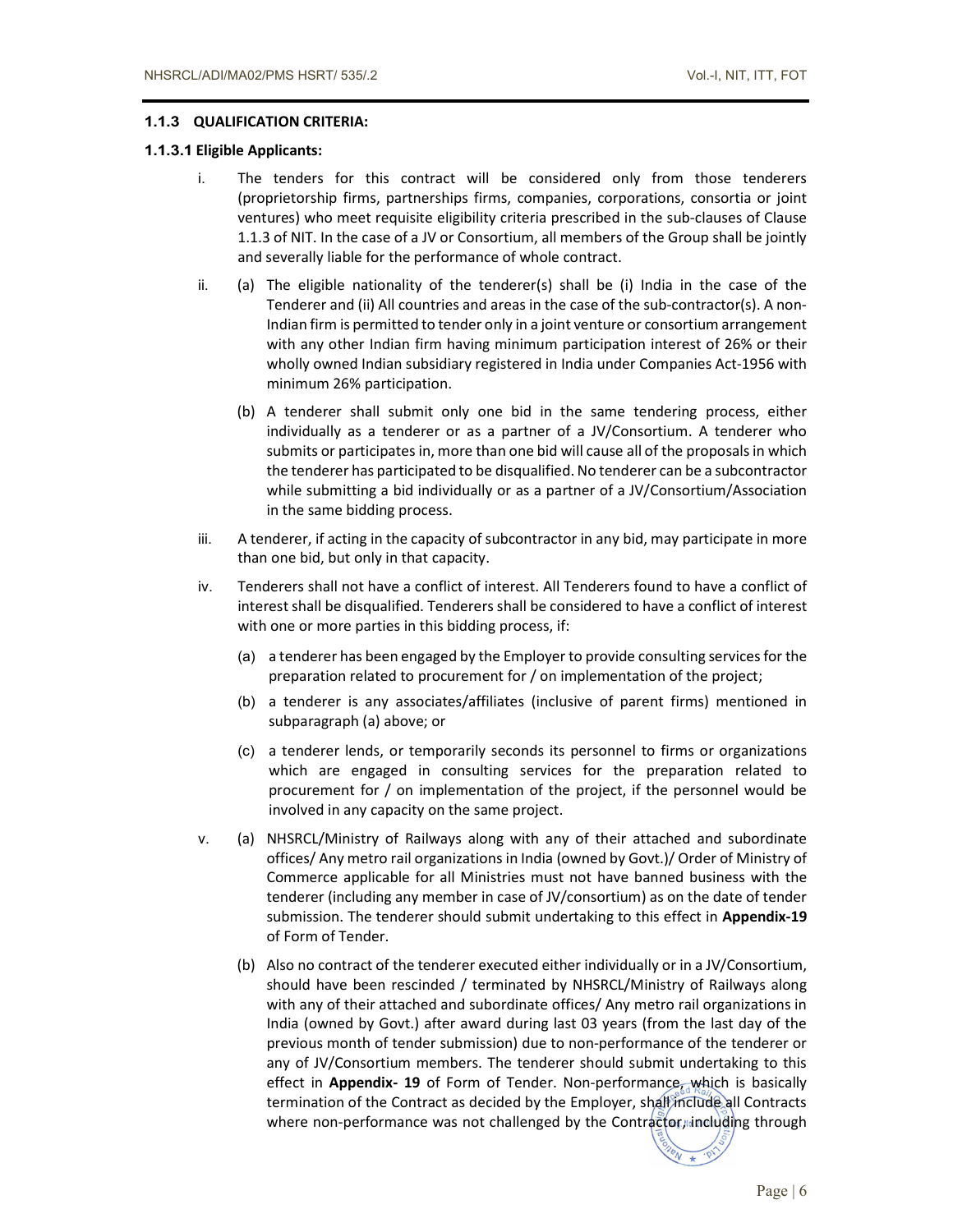referral to the dispute resolution mechanism under the respective Contract or by written representation/ appeal to the Employer or in any appropriate court.

- (c) If the Tenderer or any of the constituent 'substantial member(s)' of JV/Consortium does not meet the criteria stated in the Appendix-19, the tenderer including the constituent 'substantial member(s)' of JV/Consortium shall be considered ineligible for participation in tender process and they shall be considered ineligible applicants in terms of Clause 1.1.3.1 of NIT.
- (d) If there is any misrepresentation of facts with regards to undertaking submitted vide Appendix-19, the same will be considered as "fraudulent practice" under Clause 4.33.1 (a) (ii) of GCC and the tender submission of such tenderers will be rejected besides taking further action as per Clause 4.33.1 (b) & 13.2.1 of GCC.
- vi. Tenderer (any member in case of JV/consortium) must not have suffered bankruptcy/ insolvency during the last 5 years or it is in the process of winding-up or there is a case of insolvency pending before any Court on the deadline of submission of bids. The tenderer should submit undertaking to this effect in **Appendix-20** of Form of Tender.

# vii. LEAD PARTNER/ NON-SUBSTANTIAL PARTNERS/ CHANGE IN JV/ CONSORTIUM

- a. Lead partner must be a substantial partner in the JV/Consortium and it should have a minimum of 40% participation in JV/Consortium. A substantial partner shall be having minimum of 26% participation in JV/Consortium. Each substantial partner in case of JV/Consortium shall have experience of executing at least one "similar work" of minimum 30% of NIT value in last 07 years.
- b. Each non-substantial partner should have a minimum of 20% participation in the JV/Consortium. Partners having less than 26% participation will be termed as nonsubstantial partner and will not be considered for evaluation which means that their financial soundness and work experience shall not be considered for evaluation of JV/Consortium. In the tender for Electrical work , a Joint Venture / Consortium to qualify, each of its non-substantial Partner must have experience of executing Electrical work of minimum 20% of NIT value in last 07 years. The tenderer shall submit details of above works in the Performa of Appendix-17 & 17A of FOT etc. as per Notes b), c), d) & g) of Clause 1.1.3.2.A of NIT.
- c. In case of JV/Consortium, change in constitution or percentage participation shall not be permitted at any stage after their submission of bids. In case of changes during tendering stage, the bid shall be treated as non –responsive.
- d. The tenderer, in case of JV/Consortium, shall clearly and unambiguously define the role and responsibilities for each substantial/non-substantial partner in the JV agreement/ MOU submitted vide foot note (d) of Appendix 6 of Form of Tender, providing clearly that any abrogation/subsequent re-assignment of any responsibility by any substantive/non-substantive partner of JV/Consortium in favour of other JV/Consortium partner or any change in constitution of partners of JV/Consortium (without written approval of Employer) from the one given in JV agreement /MOU at tender stage, will be treated, as 'breach of contract condition' and/or 'concealment of facts' (as the case may be), vide GCC clause 4.33.1 [a (ii) and (iii)] and acted accordingly.

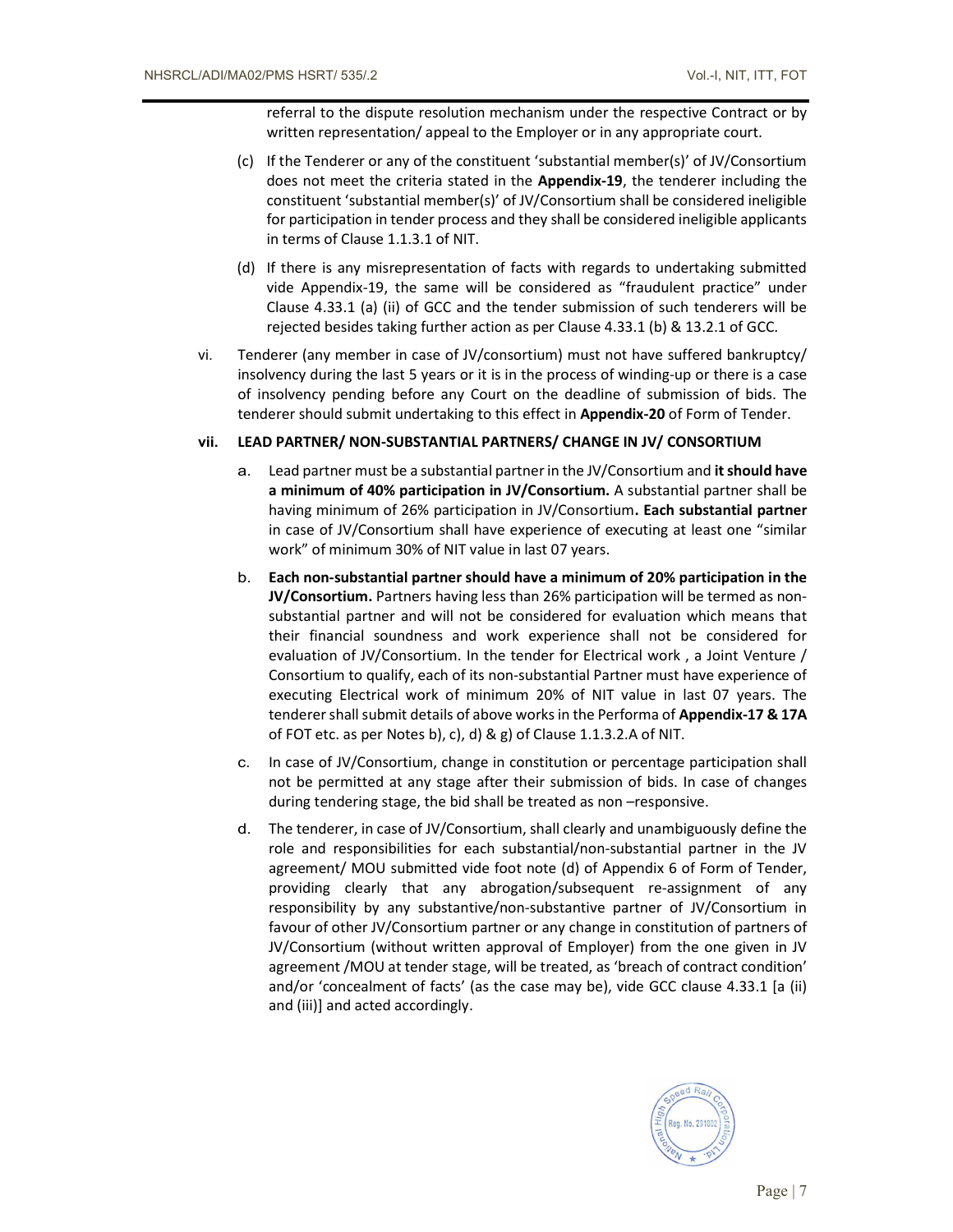e. The Employer in such cases, may in its sole discretion take action under clause 4.33.1 (b) of GCC against any member(s) for failure in tenderer's obligation and declare that member(s) of JV/Consortium ineligible for award of any tender in NHSRCL or take action to terminate the contract in part or whole under clause 13 of GCC as the situation may demand and recover the cost/damages as provided in contract.

# viii. Participation by Subsidiary Company / Parent Company with credential of other Company

- a. Applicant in the capacity of a Subsidiary Company as a single entity is not permitted to use the credential of its Parent Company and/or its Sister Subsidiary Company/ Companies unless the Applicant participates in tender as JV/Consortium with its Parent Company and/or its Sister Subsidiary Company/ Companies as a member(s) in JV with minimum 26% participation each (as substantial member) for such member(s).
- b. Applicant in the capacity of a Parent Company as a single entity is not permitted to use the credential of its Subsidiary Company/ Companies unless the Applicant participates in tender as JV/Consortium with its Subsidiary Company/ Companies as a member(s) in JV with minimum 26% participation each (as substantial member) for such member(s).

## ix. Purchase Preference to Local Suppliers/Preference to Make In India:

## a) Definitions:

- i. 'Local content' means the amount of value added in India which shall be the total value of the item procured (excluding net domestic indirect taxes) minus the value of imported content in the item (including all custom duties) as a proportion of the total value, in percent. Minimum local content shall be 50% for the subject tender.
- ii. 'Local Supplier' means a supplier or service provider whose product or service offered for procurement meets the minimum local content as prescribed at sr. no. i. above.
- iii. 'L1' means the lowest tender or lowest bid received in a tender, bidding process or other procurement solicitation as adjudged in the evaluation process as per the tender or other procurement solicitation.
- iv. 'Margin of purchase preference' means the maximum extent to which the price quoted by a local supplier may be above the L1 for the purpose of purchase preference. Margin of purchase preference shall be 20% for the subject tender.

# b) Procedure for Purchase Preference in procurement of goods or works which are divisible in nature: NOT APPLICABLE FOR THE SUBJECT TENDER

- i. Among all qualified bids, the lowest bid will be termed as L1. If L1 is from a local supplier, the contract for full quantity will be awarded to L1.
- ii. If L1 bid is not from a local supplier, 50% of the order quantity shall be awarded to L1. Thereafter, the lowest bidder among the local suppliers, will be invited to match the L1 price for the remaining 50% quantity subject to the local supplier's quoted price falling within the margin of purchase preference, and contract for that quantity shall be awarded to such local supplier subject to matching the L1 price.

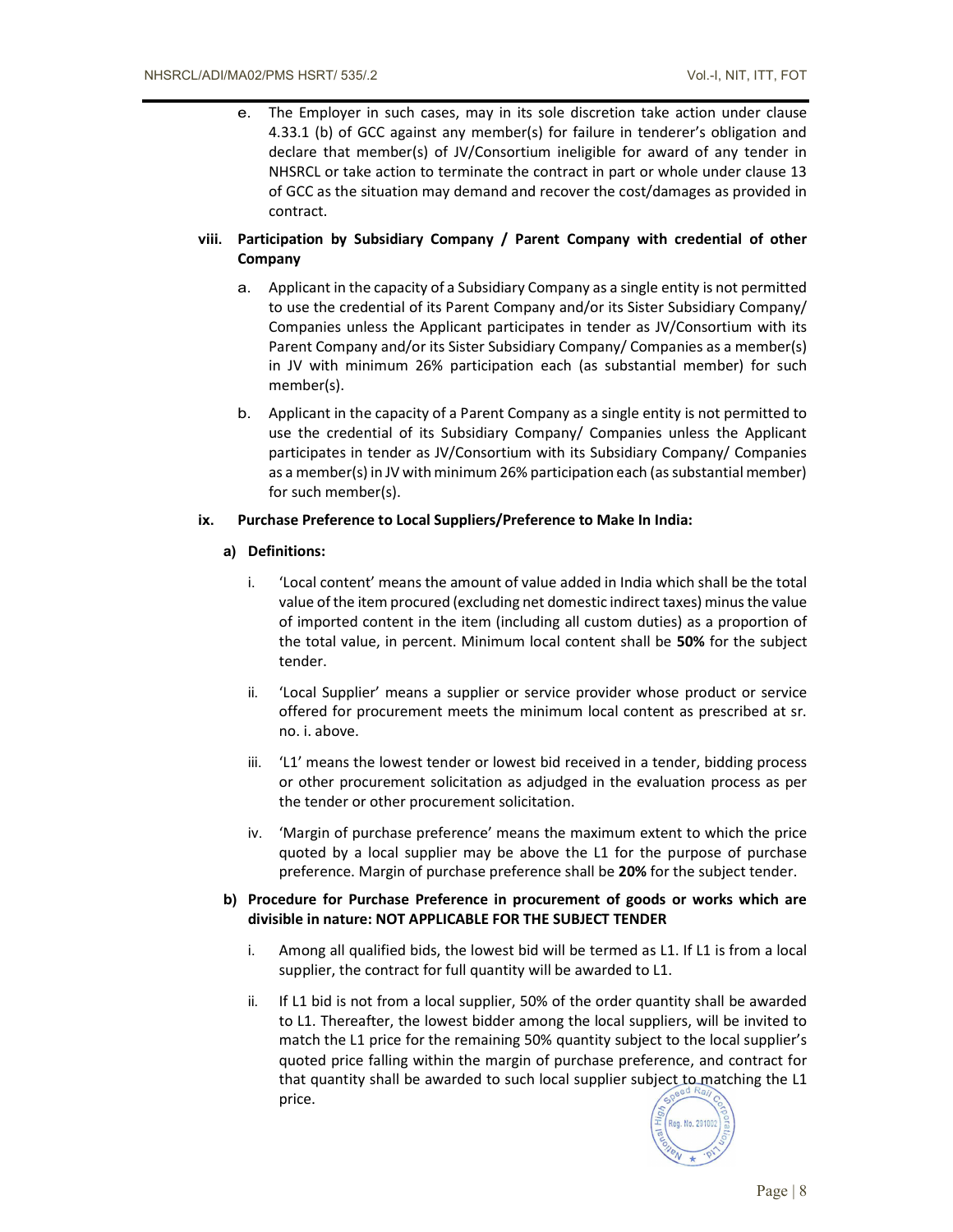- iii. In case such lowest eligible local supplier fails to match the L1 price or accepts less than the offered quantity, the next higher local supplier within the margin of purchase preference shall be invited to match the L1 price for remaining quantity and so on, and contract shall be awarded accordingly.
- iv. In case some quantity is still left uncovered on local suppliers, then such balance quantity may also be ordered on the L1 bidder.
- c) Procedure for Purchase Preference in procurement of goods or works which are not divisible in nature and in procurement of services where the bid is evaluated on price alone: APPLICABLE FOR THE SUBJECT TENDER.
	- i. Among all qualified bids, the lowest bid will be termed as L1. If L1 is from a local supplier, the contract will be awarded to L1.
	- ii. If L1 is not from a local supplier, the lowest bidder among the local suppliers, will be invited to match the L1 price subject to local supplier's quoted price falling within the margin of purchase preference, and the contract shall be awarded to such local supplier subject to matching the L1 price.
	- iii. In case such lowest eligible local supplier fails to match the L1 price, the local supplier with the next higher bid within the margin of purchase preference shall be invited to match the L1 price and so on and contract shall be awarded accordingly.
	- iv. In case none of the local suppliers within the margin of purchase preference matches the L1 price, then the contract may be awarded to the L1 bidder.

#### d) Minimum local content and verification of local content:

- i. The local supplier at the time of tender shall be required to provide selfcertification that the item offered meets the minimum local content and shall give details of the location(s) at which the local value addition is made.
- ii. In case of procurement for a value in excess of Rs. 10 crores, the local supplier shall be required to provide a certificate from the statutory auditor or cost auditor of the company or from a practicing cost accountant or practicing chartered accountant giving the percentage of local content after completion of works to the Engineer.
- iii. If any false declaration regarding local content is found, the company shall be debarred for a period of three years from participating in tenders of NHSRCL.
- iv. Supplier/bidder shall give the details of the local content in a format attached as Appendix-22 and Appendix-23 of FOT duly filled to be uploaded along with the technical bid. In case, bidder do not upload Appendix-22 and Appendix-23 of FOT duly filled along with their technical bid, local content shall be considered as 'Nil' in tender evaluation.

#### e) Complaints relating to implementation of Purchase Preference

Fees for such complaints shall be Rs. 2 Lakh or 1% of the value of the local item being procured (subject to maximum of Rs. 5 Lakh), whichever is higher. In case the complaint is found to be incorrect, the complaint fee shall be forfeited. In case, the complaint is upheld and found to be substantially correct, deposited fee of the complainant would be refunded without any interest.

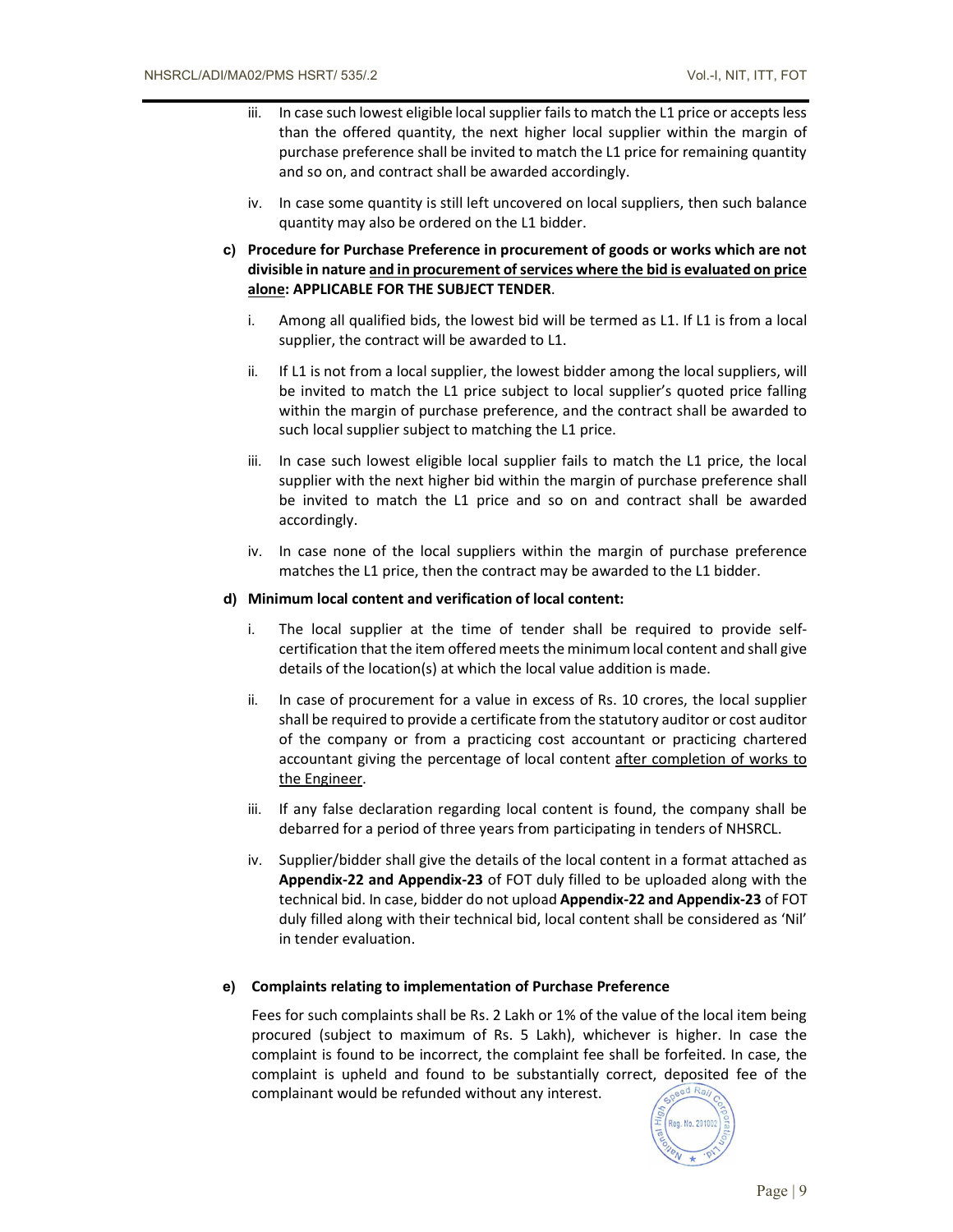## x. Public Procurement Policy for Micro and Small Enterprises (MSEs):

- a) Procurement Preference to Micro and Small Enterprises (MSEs) as admissible under Government's existing policy on the date of opening of bid shall be applicable to Micro and Small Enterprises (MSEs) registered with any statutory bodies specified by Ministry of Micro, Small & Medium Enterprises having Udyog Aadhaar Memoranda shall also be given all benefits under Public Procurement Policy Order 2012.
- b) The bidders shall submit photocopy of current and valid MSEs registration certificate inclusive of all the pages showing the category of entrepreneur – whether the registered firm is owned by General or SC/ST entrepreneurs, monetary limit of their registration for the items tendered to avail the benefits under the policy. The MSEs shall also submit a copy of "Entrepreneur's Memorandum (Part  $-$  II)" of the concerned District Centre where the unit is established. The MSEs must also indicate the terminal validity date of their registration.
- c) Such MSE registered firms shall be exempted from payment of Tender document cost and payment of Tender Security.
- d) Definition of MSEs owned by SC/ST is as given below:
	- i. In case of proprietary MSE, proprietor(s) shall be SC/ST.
	- ii. In case of partnership MSE, the SC/ST partners shall be holding at least 51% shares in the unit.
	- iii. In case of Private Limited Companies, at least 51% share shall be held by SC/ST promoters.
- e) All bidders registered under Micro and Small Enterprises (MSEs) shall have to satisfy the eligibility criteria at par with other bidders. There shall not be any relaxation in eligibility criteria/bidding process or other bid requirement and L1 price.
- f) If lowest valid bidder is non-MSE firm, then in such a case purchase preference facility shall not be applicable in the bid as quantity cannot be split. The total quantity shall be offered to the lowest valid bidder irrespective of their registration status and the benefit to MSEs shall be limited to exemption from cost of tender document and tender security only.
- g) The above facilities shall not be applicable for the items for which they are not registered.
- h) The above facility shall be applicable only in case of single entity or all member in JV/Consortium are registered and eligible MSEs.

## xi. Startup India:

- a) All Startups (whether Micro & Small Enterprises or otherwise) are exempted from cost of Tender document and Tender security.
- b) Definition of Startup:

Startup means an entity recognized as Startup by Department of Industrial Policy and Promotions (DIPP), Ministry of Commerce and Industries, Govt. of India.

c) The above facility shall be applicable only in case of single entity or all member in JV/Consortium are registered and eligible Startups.

## 1.1.3.2 Minimum Eligibility Criteria:

A. Work Experience: The tenderers will be qualified only if they have substantially completed work(s)\*\*, completion date(s) of which falling during  $\frac{1}{2}$ st seven years ending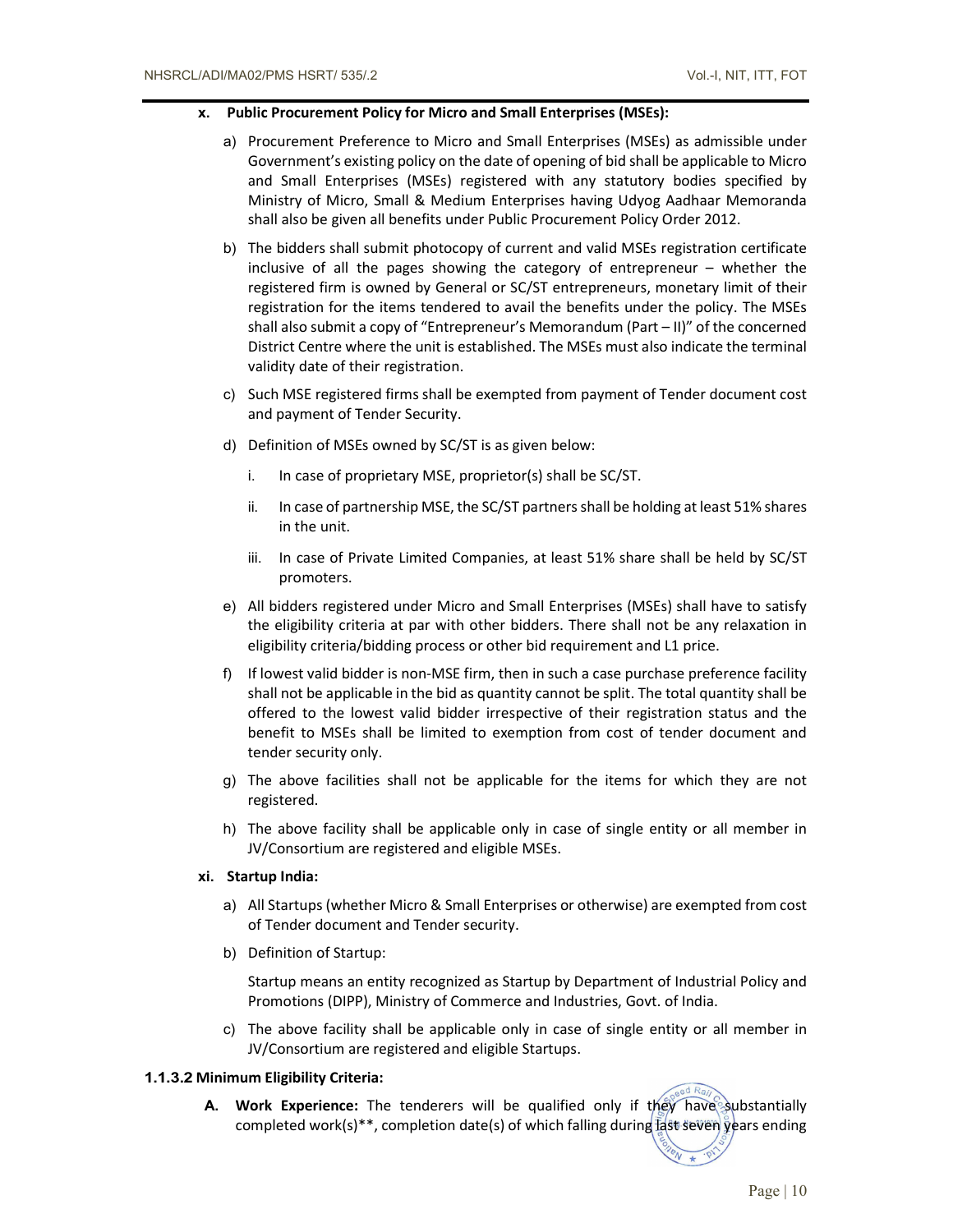last day of the month previous to the month of tender submission as given below:

- (i) At least one "similar work" \* of value of INR 37,79,234/- or more. OR
- (ii) Two "similar works" \*each of value of INR 25,19,489/- or more. OR
- (iii) Three "similar works" \*each of value of INR 18,89,617/- or more.

\*The "Similar works" for this contract shall be "SITC of Parking Management in any Multi parking System developed by any govt/ private authority in Malls/Multi Storey Buildings/Office Spaces.

- \*\* Substantially completed means where 80% payment of the contract value has been received
- If the tenderer is a JV/Consortium having foreign partner(s) and above work(s) have been executed by the foreign partner of JV and the work(s) were done in the country of the foreign partner, then in addition to this the foreign partner must have executed works (which need not be similar in nature) of total put together of value INR 18,89,617/- or more outside the country of the foreign partner.

## Notes:

- I. Work experience of only substantial 6partner (partner with share of 26% or more in the JV / Consortium) shall be considered for evaluating of JV/Consortium.
- II. The tenderer shall submit details of works executed by them in the Performa of Appendix-17 & 17A of FOT for the works to be considered for qualification of work experience criteria. Documentary proof of completion certificates from client clearly indicating the nature/scope of work, actual completion cost and actual date of completion for such work should be submitted. The offers submitted without this documentary proof shall not be evaluated. In case the work is executed for private client, copy of work order, bill of quantities, bill wise details of payment received certified by C.A., T.D.S certificates for all payments received and copy of final/last bill paid by client shall also be submitted.
- III. Value of substantially completed portion of any ongoing work up to last day of the month previous to the month of tender submission will also be considered for qualification of work experience criteria.
- IV. For completed works, value of work done shall be updated to last day of the month previous to the month of tender submission price level assuming 3% inflation for Indian Rupees every year. The exchange rate of foreign currency shall be applicable as on the date of contract award.
- V. In case of Joint venture / consortium, full value of the work, if done by the same joint venture shall be considered. If the qualifying work(s) were done by them in JV/consortium having different constituents, then the value of work as per their percentage participation in such JV/Consortium shall be considered.
- VI. If the above work(s) comprise(s) other works also, then details clearly indicating the amount of work done in respect of the "similar work" shall be furnished by the tenderer in support of work experience along-with their tender submissions.
- VII. Only work experience certificate having stamp of Name and Designation of officer along with the Name of client shall be considered for evaluation. However, if any work experience certificate has been issued prior to 01.07.2019, same shall be considered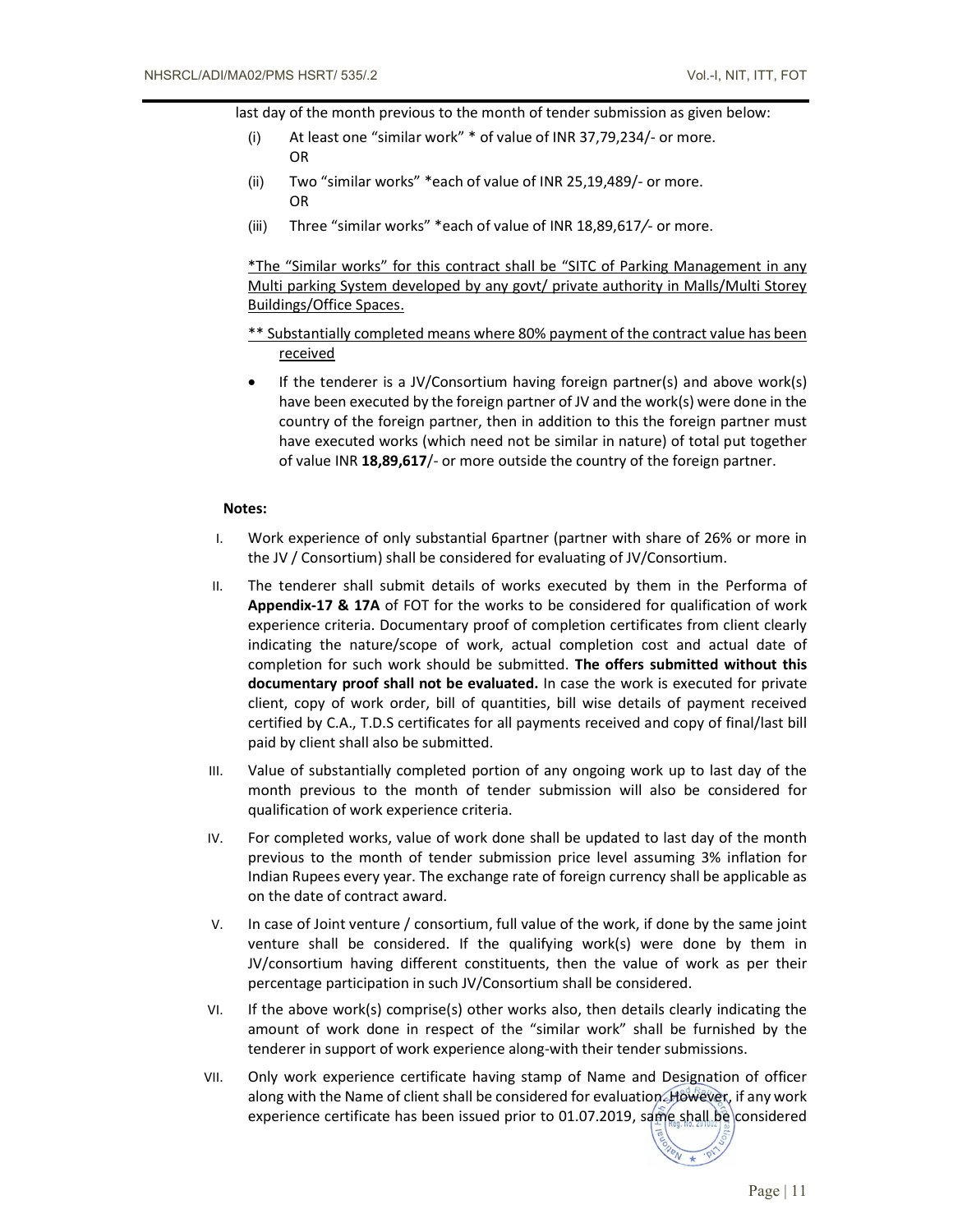for evaluation even if it is not stamped.

- VIII. In case of any concealment or misrepresentation of facts, appropriate action(s) in accordance with Tender Conditions and "Suspension/ Banning Policy, May 2020" of NHSRCL shall be taken. The copy of "Suspension/Banning Policy, May 2020" of NHSRCL can be downloaded from tender section of NHSRCL website i.e. www.nhsrcl.in
- B. Financial Standing: The tenderers will be qualified only if they have minimum financial capabilities as below:
	- (i) T1 Liquidity : Deleted
	- (ii) T2 Profitability: Profit before Tax should be Positive in at least 03 years, out of the last five audited financial years.

In Case of JV/Consortium: The profitability of only lead member shall be evaluated.

(iii) **T3 - Net Worth:** Net Worth of tenderer during last audited financial year should be **Positive** 

In Case of JV/Consortium - Net worth of each member shall be positive.

 $(iv)$  T4 - Annual Turnover: The average annual turnover from other contracts of last five financial years should be > INR 18,89,617/-

The average annual turnover of JV/ Consortium will be based on percentage participation of each member.

Example: Let Member-1 has percentage participation = M and Member-2 has =N. Let the average annual turnover of Member-1 is 'A' and that of Member-2 is 'B', then the average annual turnover of JV will be= (AM+BN)/100

#### Notes:

- a) Financial data for latest last five audited financial years has to be submitted by the tenderer in Appendix-18 of FOT duly certified by Chartered Accountant/ Company Auditor/Statutory Auditor with his stamp and signature in original with membership number and firm registration number. All the documents or certifications which are provided by CA, must contain UDIN thereon and the particulars of certifications must be same as mentioned on document/certification and submitted to ICAI on its website which can be verified online on https://udin.icai.org/search- udin. In case the financial data of the last financial year is not made available by the bidder, he has to submit an affidavit certifying that 'the balance sheet has actually not been audited so far'. In such a case the financial data of previous '4' audited financial years will be taken into consideration for evaluation. If certified financial data of any year other than the last year is not submitted, the tender may be considered as non-responsive.
- b) Where a work is undertaken by a JV/Consortium, only that portion of the contract which is undertaken by the concerned applicant/member should be indicated and the remaining done by the other members of the group be excluded. This is to be substantiated with documentary evidence.
- c) For construction turnover or financial data required for each year Exchange ratefor foreign currency shall be as prevailing on the last day of the respective year.

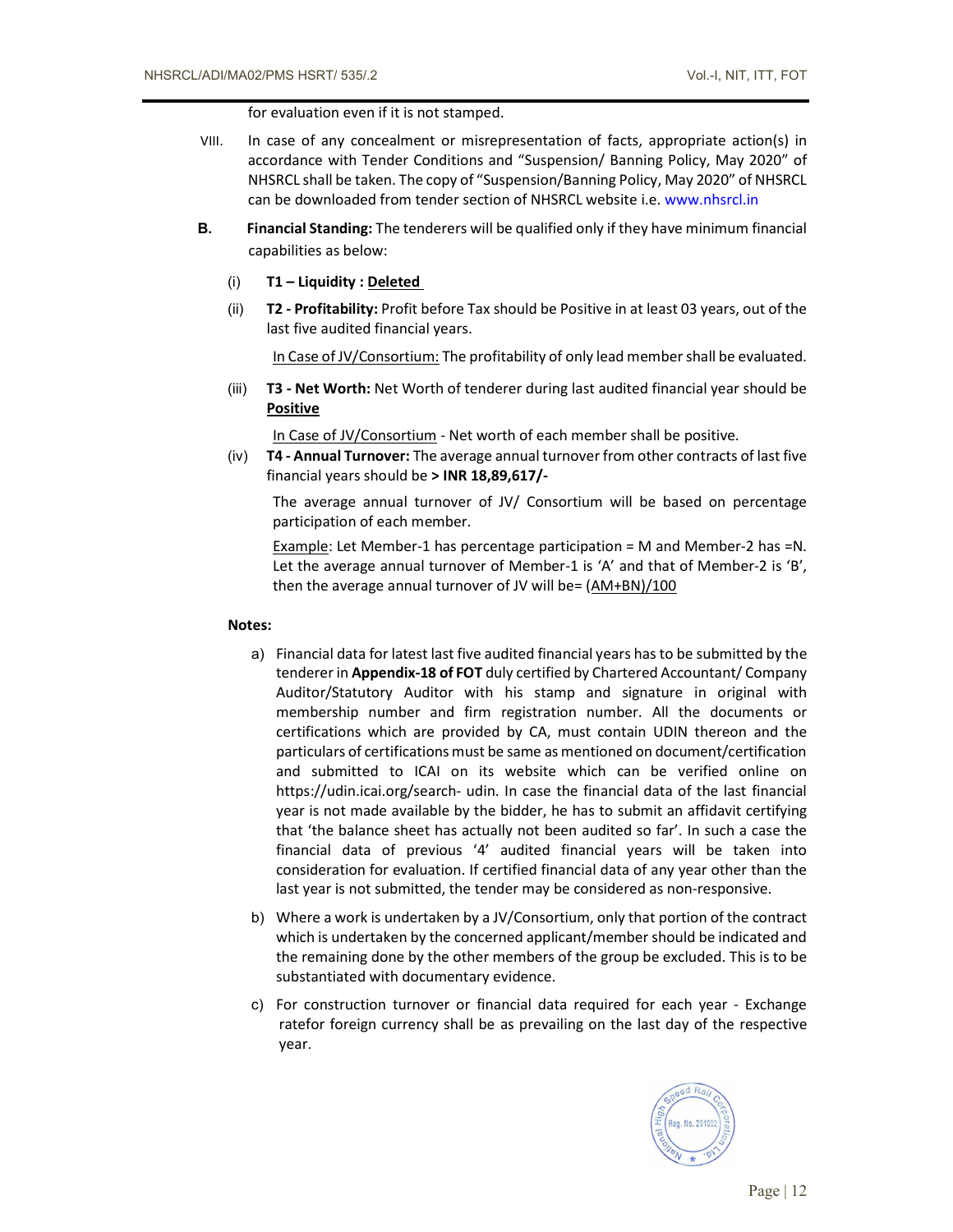## 1.1.3.3 Bid Capacity Criteria: Deleted

1.1.3.4 The tender submission of tenderers, who do not qualify the minimum eligibility criteria & bid capacity criteria stipulated in the clauses 1.1.3.2 to 1.1.3.3 above, shall not be considered for further evaluation and therefore rejected. The mere fact that the tenderer is qualified as mentioned in sub clause 1.1.3.2 to 1.1.3.3 shall not imply that his bid shall automatically be accepted. The same should contain all technical data as required for consideration of tender prescribed in the ITT.

# 1.1.4 Contents of Tender documents

Volume 1

- Notice Inviting Tender
- Instructions to Tenderers (including Annexures)
- Form of Tender (including Appendices)

Volume 2

- General Conditions of Contracts
- Particular Conditions of Contract (including Schedules)

Volume 3

Technical Specifications

Volume 4

Tender Drawings

Volume 5

- Bill of Quantities
- 1.1.5 The contract shall be governed by the documents listed in Para 1.1.4 above.
- 1.1.6 The tenderers may obtain further information/ clarification, if any, in respect of these tender documents from the office of National High-Speed Rail Corporation Ltd., at 3rd floor, Riverfront House, Between Nehru and Gandhi Bridge, Riverfront (W), Ahmedabad-380009, email Id: dycpmelec1.adi@nhsrcl.in
- 1.1.7 All tenderers are hereby cautioned that tenders containing any material deviation or reservations as described in Clause E 4.0 of "Instructions to Tenderers" shall be considered as non-responsive and is liable to be rejected.
- 1.1.8 The intending tenderers must be registered on e-tendering portal https://etenders.gov.in/eprocure/app. Those who are not registered on the e-tendering portal shall be required to get registered beforehand. After registration, the tenderer will get user id and password. On login, tenderer can participate in tendering process and can witness various activities of the process.
- 1.1.9 The authorized signatory of intending tenderer, as per Power of Attorney (POA), must have valid Class-II or Class-III digital signature. The tender document can only be downloaded or uploaded using Class-II or Class-III digital signature. However, the tenderer shall upload their tender on https://eprocure.gov.in/eprocure/app using class-II or class-III digital signature of the authorized signatory only.
- 1.1.10 Tender submissions shall be done online on https://eprocure.gov.in/eprocure/app after uploading the mandatory scanned documents towards cost of tender documents such as scanned copies of transaction of payment i.e. RTGS, NEFT & IMPS and towards Tender Security such as Bank Guarantee or Demand Draft or Pay Order or Banker's Cheque from a Scheduled

Page  $| 13$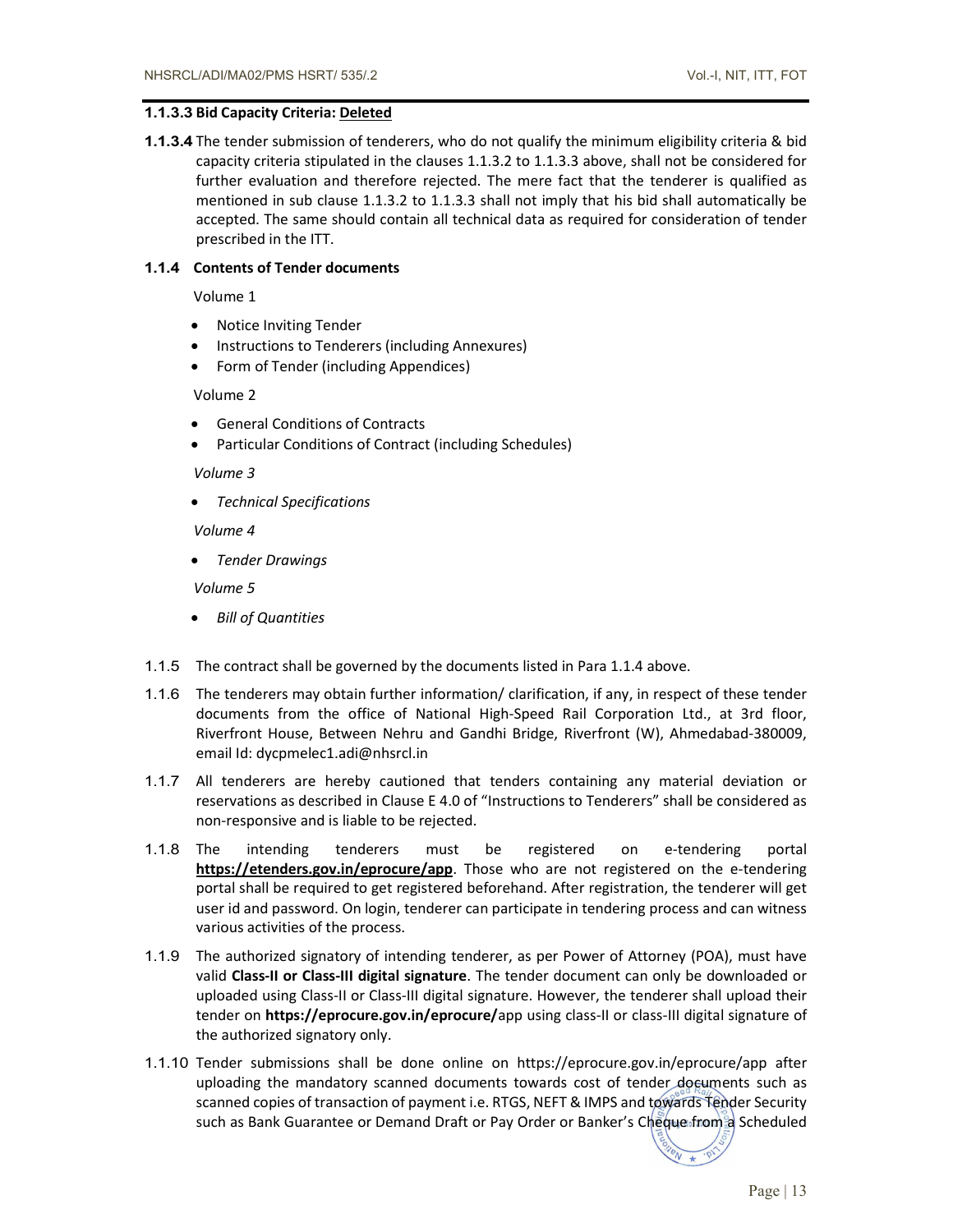commercial bank based in India or scanned copies of transaction of payment i.e. RTGS, NEFT & IMPS (and other documents as stated in the tender document). Instructions for on-line bid submission are furnished hereinafter.

1.1.11 Submission of Tenders shall be closed on e-tendering website of NHSRCL at the date & time of submission prescribed in NIT after which no tender shall be accepted.

It shall be the responsibility of the bidder / tenderer to ensure that his tender is submitted online on e-tendering website https://eprocure.gov.in/eprocure/app before the deadline of submission. NHSRCL will not be responsible for non-receipt of tender documents due to any delay and/or loss etc.

- 1.1.12 Tenders shall be valid for a period of 90 days (both days inclusive i.e., the date of submission of tenders and the last date of period of validity of the tender) from the date of submission of Tenders and shall be accompanied with a tender security of the requisite amount.
- 1.1.13 NHSRCL reserves the right to accept or reject any or all proposals without assigning any reasons. No tenderer shall have any cause of action or claim against the NHSRCL for rejection of his proposal.
- 1.1.14 Tenderers are advised to regularly visit e-tendering portal https://eprocure.gov.in/eprocure/app for updates.

For any complaints, tenderers may contact Chief Project Manager/Systems 3rd floor, Riverfront House, Between Nehru and Gandhi Bridge, Riverfront (W), Ahmedabad-380009

Email id: - dycpmelec1.adi@nhsrcl.in

1.1.15 Courts in Ahmedabad alone shall have the jurisdiction to entertain any application or other proceedings in accordance with Laws of India in respect of anything arising under this Bid.

> Sd/- Chief Project Manager/Systems 3 rd floor Riverfront House Between Gandhi & Nehru Bridge NHSRCL/Ahmedabad- 380009

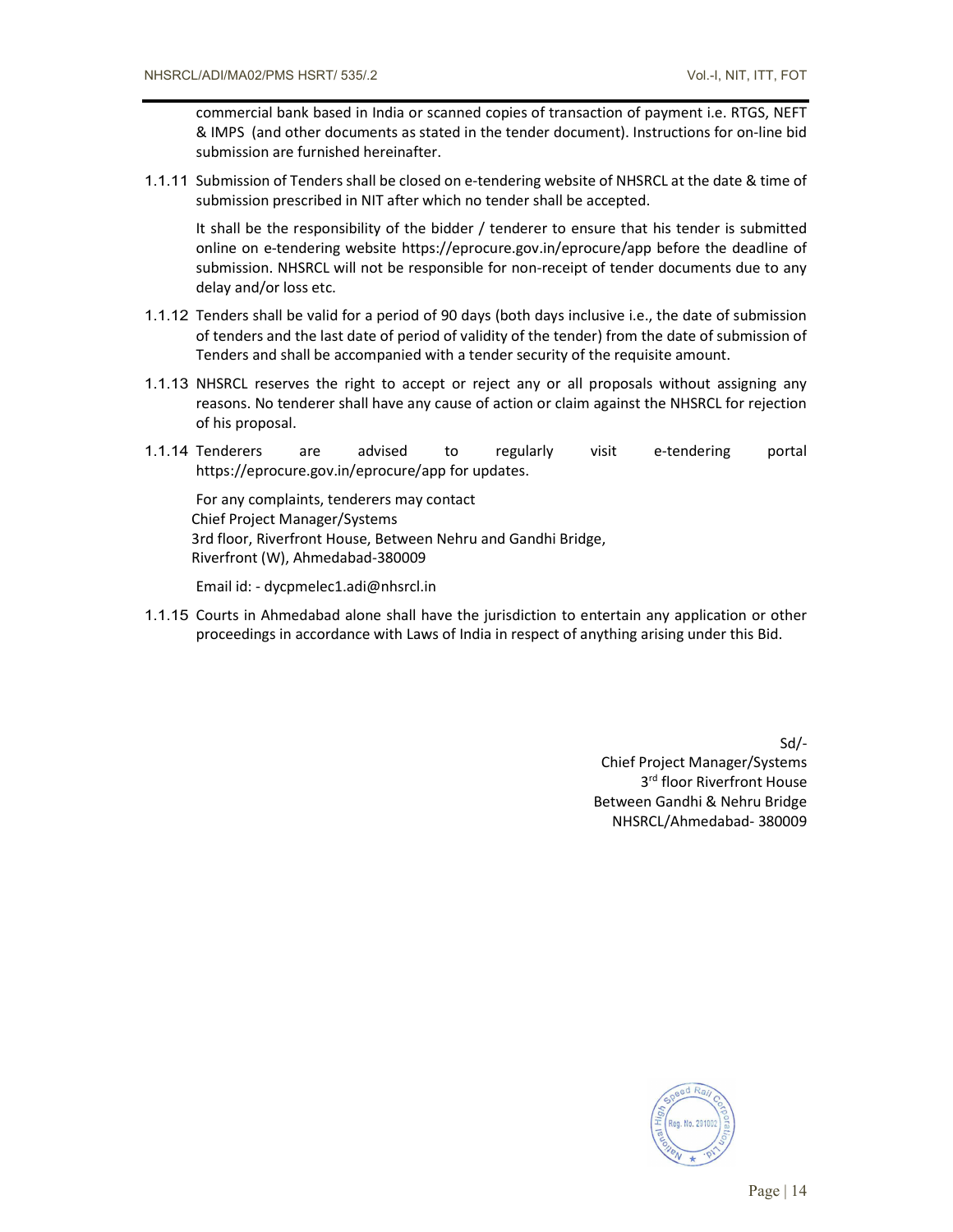#### Instructions for Online Bid Submission

The bidders are required to submit soft copies of their bids electronically on the e-procurement portal (CPP Portal), using valid Digital Signature Certificates. The instructions given below are meant to assist the bidders in registering on the CPP Portal, prepare their bids in accordance with the requirements and submitting their bids online on the CPP Portal.

More information useful for submitting online bids on the CPP Portal may be obtained at: https://eprocure.gov.in/eprocure/app.

#### **REGISTRATION**

- 1) Bidders are required to enroll on the e-Procurement module of the Central Public Procurement Portal (URL: https://etenders.gov.in/eprocure/app) by clicking on the link "Online Bidder Enrolment" on the CPP Portal which is free of charge.
- 2) As part of the enrolment process, the bidders will be required to choose a unique username and assign a password for their accounts.
- 3) Bidders are advised to register their valid email address and mobile numbers as part of the registration process. These would be used for any communication from the CPP Portal.
- 4) Upon enrolment, the bidders will be required to register their valid Digital Signature Certificate (Class II or Class III Certificates with signing key usage) issued by any Certifying Authority recognized by CCA India (e.g. Sify / nCode / eMudhra etc.), with their profile.
- 5) Only one valid DSC should be registered by a bidder. Please note that the bidders are responsible to ensure that they do not lend their DSC's to others which may lead to misuse.
- 6) Bidder then logs in to the site through the secured log-in by entering their user ID / password and the password of the DSC / e-Token.

#### SEARCHING FOR TENDER DOCUMENTS

- 1) There are various search options built in the CPP Portal, to facilitate bidders to search active tenders by several parameters. These parameters could include Tender ID, Organization Name, Location, Date, Value, etc. There is also an option of advanced search for tenders, wherein the bidders may combine a number of search parameters such as Organization Name, Form of Contract, Location, Date, Other keywords etc. to search for a tender published on the CPP Portal.
- 2) Once the bidders have selected the tenders they are interested in, they may download the required documents / tender schedules. These tenders can be moved to the respective 'My Tenders' folder. This would enable the CPP Portal to intimate the bidders through SMS / e-mail in case there is any corrigendum issued to the tender document.
- 3) The bidder should make a note of the unique Tender ID assigned to each tender, in case they want to obtain any clarification / help from the Helpdesk.

#### PREPARATION OF BIDS

- 1) Bidder should take into account any corrigendum published on the tender document before submitting their bids.
- 2) Please go through the tender advertisement and the tender document carefully to understand the documents required to be submitted as part of the bid. Please note the number of covers in which the bid documents have to be submitted, the number of documents - including the names and content of each of the document that need to be submitted. Any deviations from these may lead to rejection of the bid.
- 3) Bidder, in advance, should get ready the bid documents to be submitted as indicated in the tender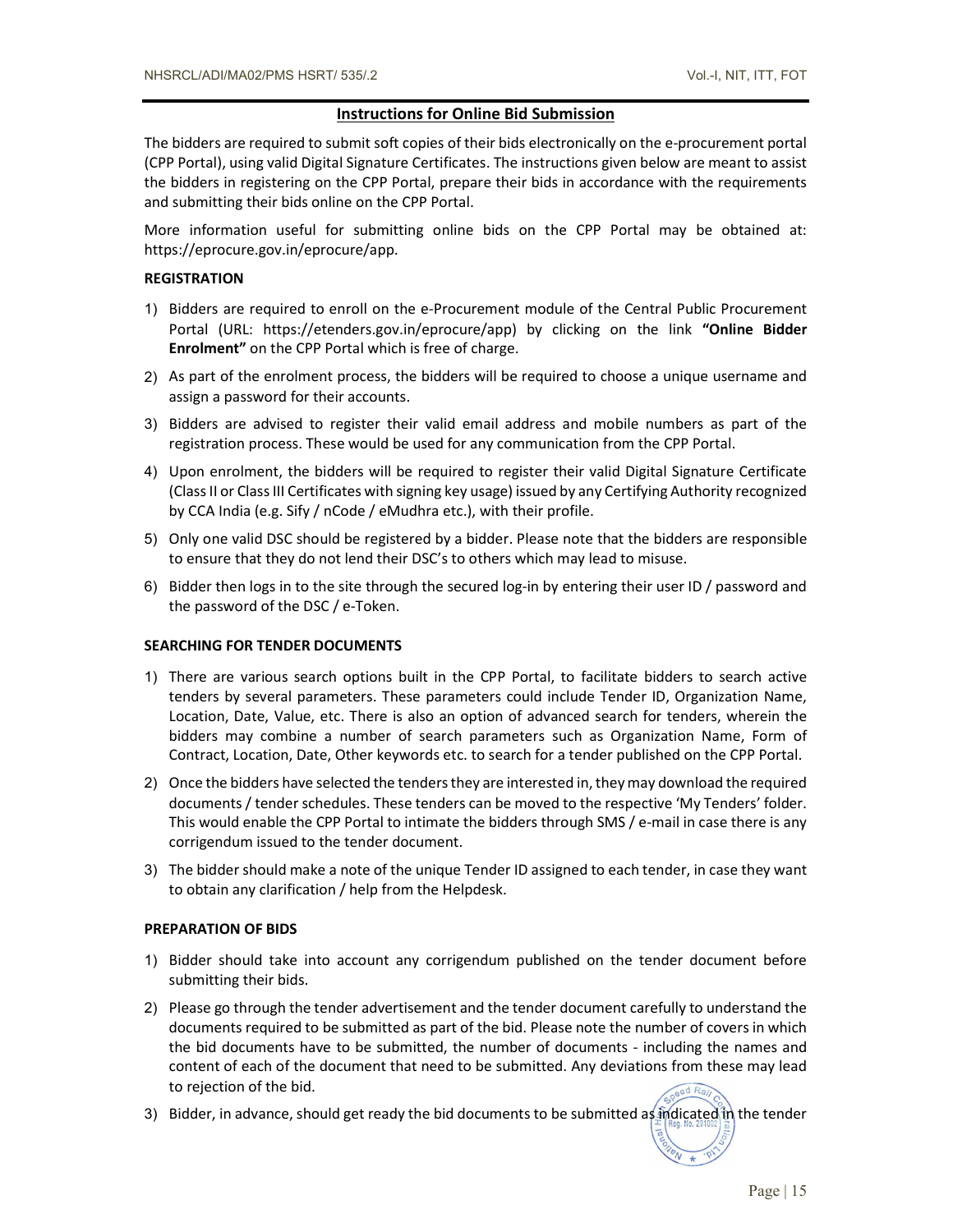document / schedule and generally, they can be in PDF / XLS / RAR / DWF/JPG formats. Bid documents may be scanned with 100 dpi with black and white option which helps in reducing size of the scanned document.

4) To avoid the time and effort required in uploading the same set of standard documents which are required to be submitted as a part of every bid, a provision of uploading such standard documents (e.g. PAN card copy, GST certificate copy, annual reports, auditor certificates etc.) has been provided to the bidders. Bidders can use "My Space" or ''Other Important Documents'' area available to them to upload such documents. These documents may be directly submitted from the "My Space" area while submitting a bid, and need not be uploaded again and again. This will lead to a reduction in the time required for bid submission process.

## SUBMISSION OF BIDS

- 1) Bidder should log into the site well in advance for bid submission so that they can upload the bid in time i.e. on or before the bid submission time. Bidder will be responsible for any delay due to other issues.
- 2) The Bidder has to digitally sign and upload the required bid documents one by one as indicated in the tender document.
- 3) Bidder has to select the payment option as "offline" to pay the tender fee / EMD as applicable and enter details of the instrument.
- 4) Bidder should prepare the EMD as per the instructions specified in the tender document. The original EMD should be posted/couriered/given in person to the concerned official, latest by the last date of bid submission or as specified in the tender documents. The details of the DD/any other accepted instrument, physically sent, should tally with the details available in the scanned copy and the data entered during bid submission time. Otherwise, the uploaded bid will be rejected.
- 5) Bidders are requested to note that they should necessarily submit their financial bids in the format provided and no other format is acceptable. If the price bid has been given as a standard BOQ format with the tender document, then the same is to be downloaded and to be filled by all the bidders. Bidders are required to download the BOQ file, open it and complete the colored (unprotected) cells with their respective financial quotes and other details (such as name of the bidder). No other cells should be changed. Once the details have been completed, the bidder should save it and submit it online, without changing the filename. If the BOQ file is found to be modified by the bidder, the bid shall be rejected.
- 6) The server time (which is displayed on the bidders' dashboard) will be considered as the standard time for referencing the deadlines for submission of the bids by the bidders, opening of bids etc. The bidders should follow this time during bid submission.
- 7) All the documents being submitted by the bidders would be encrypted using PKI encryption techniques to ensure the secrecy of the data. The confidentiality of the bids is maintained using the secured Socket Layer 128 bit encryption technology. Data storage encryption of sensitive fields is done. Any bid document that is uploaded to the server is subjected to symmetric encryption using a system generated symmetric key. Further this key is subjected to asymmetric encryption using buyers/bid openers public keys. Overall, the uploaded tender documents become readable only after the tender opening by the authorized bid openers.
- 8) The uploaded tender documents become readable only after the tender opening by the authorized bid openers.
- 9) Upon the successful and timely submission of bids (i.e. after Clicking "Freeze Bid Submission" in the portal), the portal will give a successful bid submission message & a bid-summary will be displayed with the bid no. and the date & time of submission of the bid with all other relevant details.

Reg. No. 291002